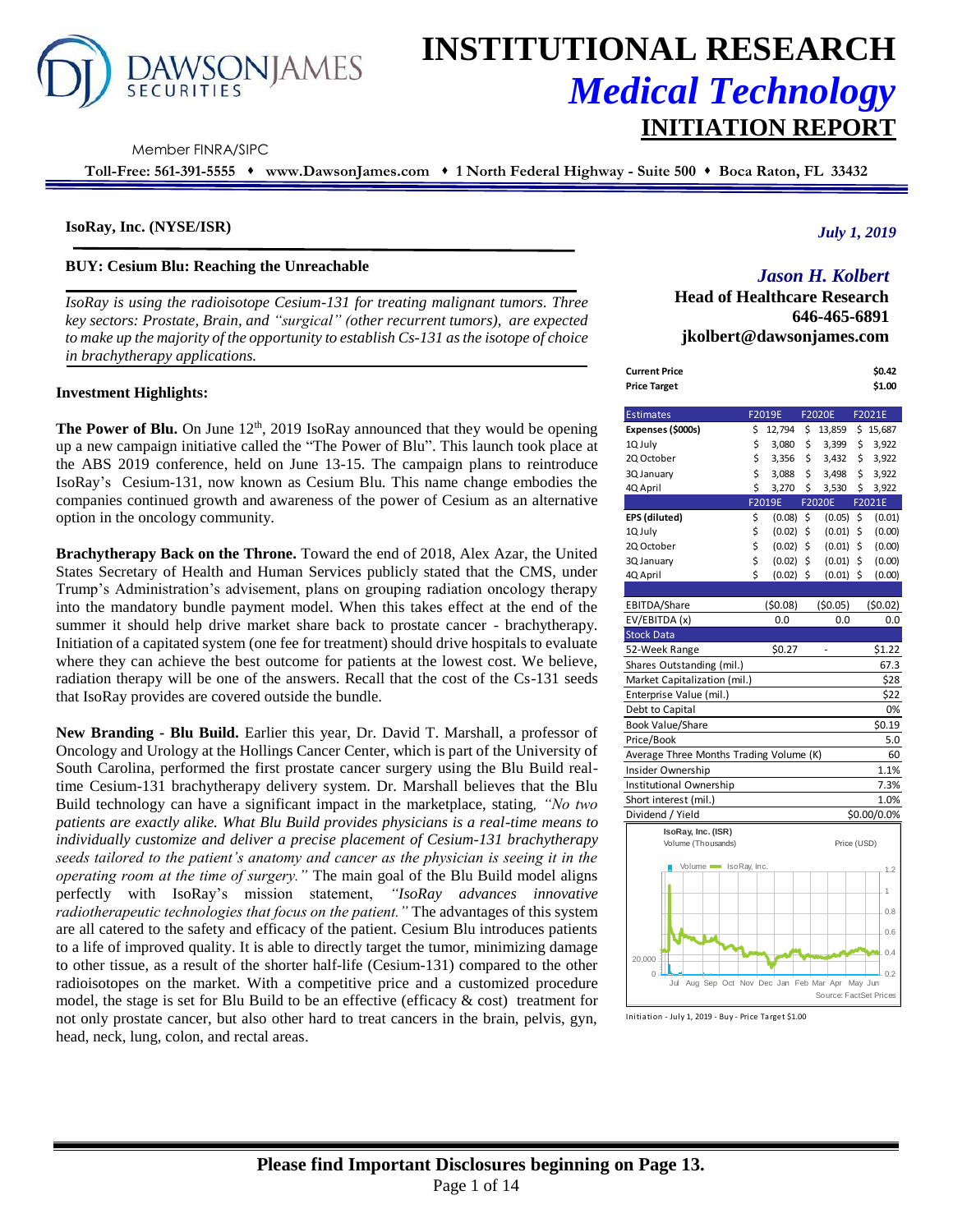**A Key Collaboration Opportunity.** IsoRay Inc. has established an important connection with the Texas Oncology group, an independent oncology practice with over 210 locations in Texas and around 460 working physicians. This new training collaboration was announced on April 16, 2019, and will aid in public awareness of brachytherapy and the revolutionary capability of Cesium-131. The goal of this program is to help train the next generation of brachytherapists using several different approaches like case observations, practice on artificial prostates, physics planning, and real-time procedure methodology. These video tutorials can all be accessed through their webinar.

**New Leadership in Place**. Lori Woods was appointed Chief Executive Officer of IsoRay on December 17, 2018. She brings over 30 years of experience in both the healthcare and the medical device technology sectors. Ms. Woods has high expectations for the success of Cesium Blu in the brachytherapy marketplace. Her goals will be focused on raising awareness to the public of the efficacy of this proficient and revolutionary isotope. Several programs have recently been set in motion to carry this vision out. Jonathan Hunt is now the Chief Financial Officer. He brings 25 years of finance and accounting experience. His experience includes several Fortune 500 companies, where he successfully executed mergers, growth strategies, and turnarounds. Mr. Hunt has worked at IsoRay previously from 2006 to 2010, so he is in the perfect position to serve a leadership role for future growth opportunity. On the research side of the company, IsoRay named William A. Cavanagh, their Chief Research and Development Officer. Mr. Cavanagh has been at IsoRay since 2010. Originally, he served as the Vice President of Research and Development, and in 2016 he became the Chief Operating Officer and Chief Scientific Officer. Mr. Cavanagh is leading the team on product development and clinical strategy for prostate, head and neck, and brain cancers. Michael L. Krachon, the Vice President of Sales and Marketing, has over 20 years of experience in the medical industry and served as leader of the international brachytherapy commercial team.

**GammaTile Set in Motion.** The first three patients have been treated with GammaTile Therapy for recurrent brain tumors, in February and March of 2019 at the University of Minnesota. Dr. Chen the operating physician at the University of Minnesota shared his clear expectations for the future of GammaTile Therapy stating, *"I am optimistic that GammaTile will impact the clinical outcome for our brain tumor patients, particularly when combined with appropriate medical therapy,"* GammaTile Therapy offers several advantages in its treatment of recurrent brain tumors compared versus other options. Among the first line therapies for the treatment of brain tumors is External Beam Radiation Therapy (EBRT), which requires daily treatment at the hospital for up to six weeks, and on the other side of the spectrum, GammaTile Therapy requires only one trip to the clinic, and the patient treatment is complete. Also, EBRT's side effects are serious enough that patients and physicians carefully must weigh risk versus benefits, resulting in many patients refusing treatment, (especially true in advanced tumors). The CEO of GT Medical has stated that plans are in place to initiate a full commercialization strategy for GammaTile this fall. For the purposes of our model, we apply a 10% probability of success that our assumed market share assumptions for GammaTile can be realized.

**Valuation:** We model Cesium Blu in both prostate and non-prostate cancer markets; however, we see the real driver as the prostate cancer marketplace. Adoption of GammaTile for brain cancer treatment should begin to increase over the next few years generating more Cs-131 seeds sales (to GT Medical), but for conservatism, we apply only a 10% probability of success that our market share estimates will be fully realized. Using these metrics, we model the market potential and discount back using a 15% rate in our FCF, discounted EPS, and sum-of-the-parts models to arrive at a \$1.00 price target. These metrics are dependent on our clinical assumptions.

**Risk Factors:** Investment Risk, Market Share Risk, Regulatory Risk, Commercial Risk, and Financial Risk

*A special thanks to Clayton Berger – Skidmore College, Jesse Clark - University of Florida, Chase Shea - Georgetown University, Ryan Swiezbin-Quinnipiac University, Alex Levy - University of Wisconsin-Madison, Tucker Kolbert - University of Wisconsin -Madison, for their research contributions to this report.*

**DAWSONJAMES**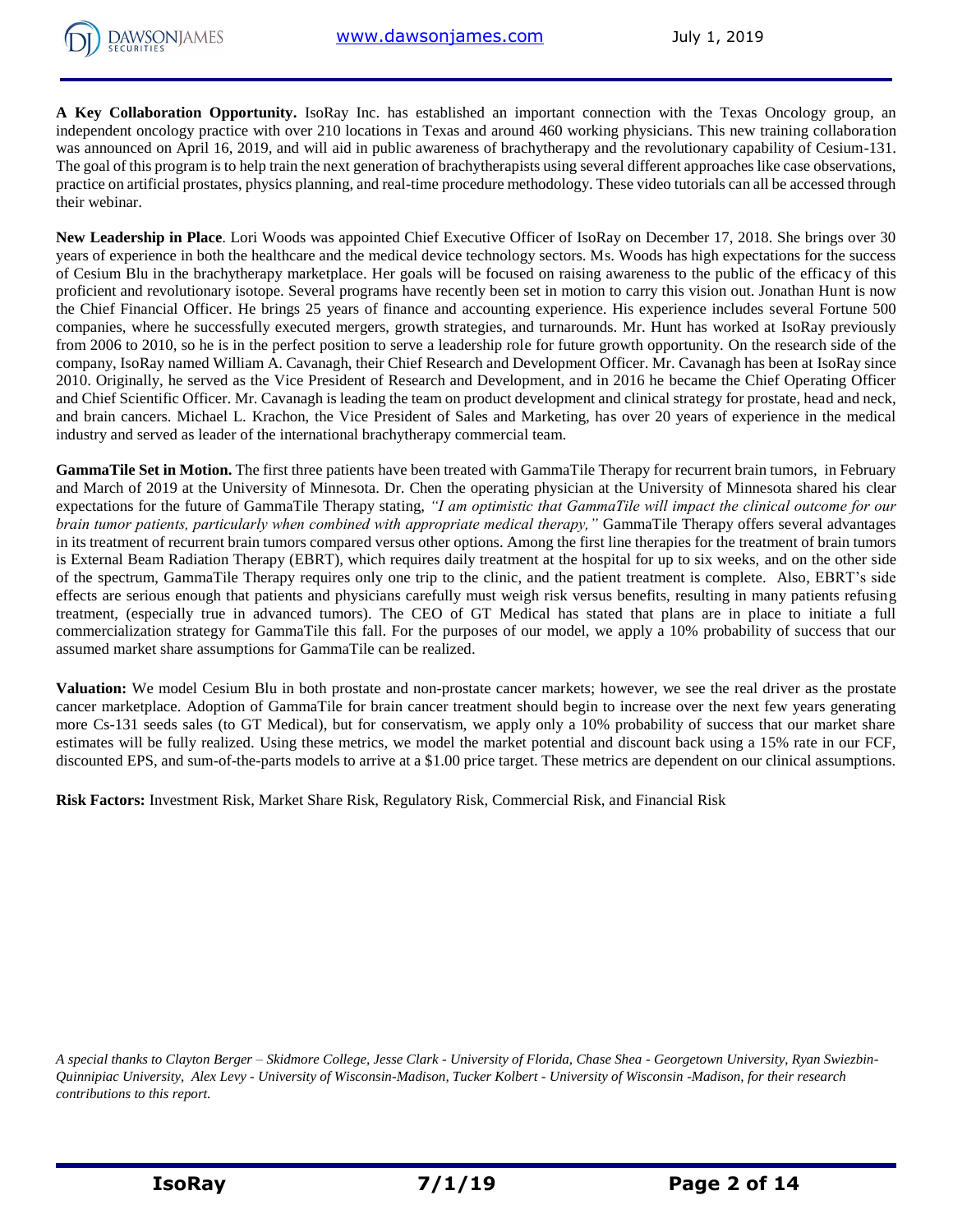

#### **Company Overview**

IsoRay produces the only handheld Cesium-131 customizable brachytherapy device, which expands internal radiation treatment for recurrent localized hard to treat cancers such as, prostate, brain, gynecological, lung, head and neck, esophageal, and abdominal wall cancers. Cesium-131 represents the first major contribution to the brachytherapy market in over 30 years. It's all about Cesium-131 (CS-131). Cs-131 has a higher average energy and far shorter half-life than competing brachytherapy isotopes on the market, mainly Iodine-125 and Palladium-103. This feature makes the product able to deliver a higher and more homogeneous dose of radiation to the targeted tissue, suggesting improved efficacy with fewer side effects. Cs-131 has several different applications and delivery systems; all branded "Cesium Blu." IsoRay's mission statement is to address the patient's needs, with the safest, efficacious, and direct process as possible. Cesium-131 or Cs-131, the "seed," is IsoRay's technology, which depending on the type of cancer being treated has several different treatment / delivery protocols. Blu Build represents an innovative delivery system which utilizes Cesium-131 in a disposable handheld device. The device provides real-time feedback for clinicians in the operating room to make any necessary adjustments for ideal seed placement at the patient's tumor. The Blu Build System creates a competitive advantage for IsoRay in the Prostate Cancer space, which represents greater than 25% of the total brachytherapy market. Beyond PC, we see the potential in brain cancer(s), and we are cautiously optimistic. GT Medical systems has partnered with IsoRay as their supplier of Cs-131 seeds to be used in their GammaTile product. GammaTile focuses mainly on recurrent brain tumors. Recently approved by the FDA, GammaTile is just beginning to enter the marketplace. IsoRay however, does not control the commercialization of GammaTile, thus our "caution" in terms of the market potential. Changing the treatment paradigm is likely to take a lot of marketing effort, marketing dollars as well as data.

#### **Exhibit 1. Catalysts**

| Product           | Geography | <b>Indication</b>                              | Event                               | <b>Timeline</b> |         | <b>Impact Oppurtunity</b> |
|-------------------|-----------|------------------------------------------------|-------------------------------------|-----------------|---------|---------------------------|
| CS-131 (Prostate) | U.S       | Solid tumors                                   | Quarterly Prostate Cancer Sales     | QTR             |         | \$585 million             |
| CS-131 (Brain)    | U.S       | Brain tumor bed/post resection                 | Partnership with GT Medical Systems | 2020            | $^{++}$ | \$218 million             |
| CS-131 (Surgical) | U.S.      | Head, Neck, Lung, and GYN tumors               | Launch and Commercialization        | 2H22            | $^{++}$ | \$208 million             |
| Gammatile         | U.S       | CS-131 use for Barrow's Neurological Institute | FDA clearance on October 1, 2019    | 2020            | $^{++}$ | \$100 millions            |

*Source: Dawson James and IsoRay.* 

#### **Exhibit 2. Pipeline**

| <b>Exhibit 2. Pipeline</b>       |                                |                    |                     |         |                 |                  |                 |                        |
|----------------------------------|--------------------------------|--------------------|---------------------|---------|-----------------|------------------|-----------------|------------------------|
| Product                          | <b>Indication</b>              | <b>Development</b> | <b>Pre-clinical</b> | Phase I | <b>Phase II</b> | <b>Phase III</b> | <b>Marketed</b> | <b>Peak Sales (MM)</b> |
| CS-131 (Cesium Blu)              | PC                             |                    |                     |         |                 |                  |                 | 45                     |
| CS-131 (Cesium Blu)              | Non-PC                         |                    |                     |         |                 |                  |                 | 27                     |
| GammaTile                        | Brain tumor bed/post resection |                    |                     |         |                 |                  |                 | 43                     |
| Source: Dawson James and IsoRay. |                                |                    |                     |         |                 |                  |                 |                        |

*Source: Dawson James and IsoRay.*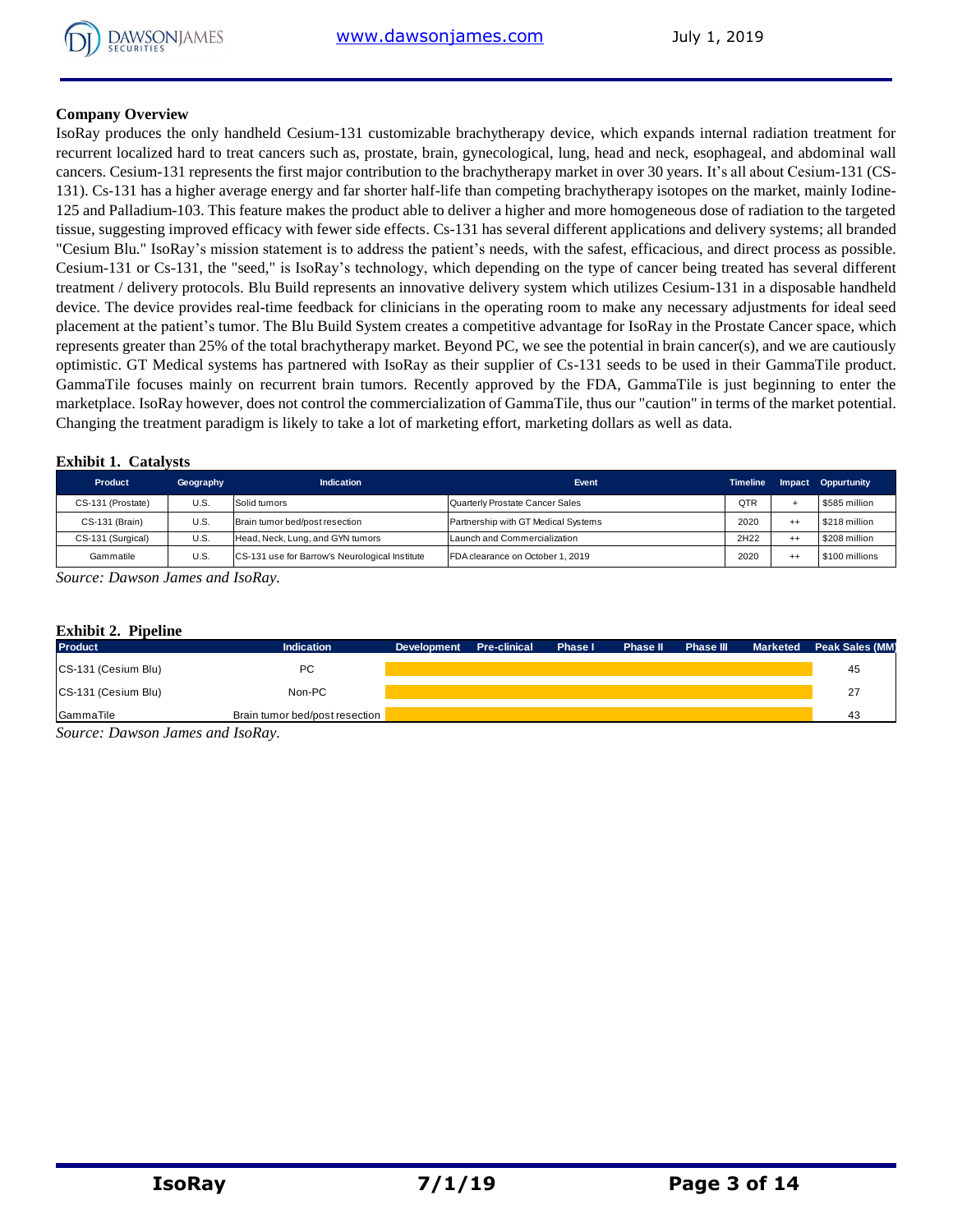

**Bull Case.** IsoRay is the only company in their respective sector that utilizes the unique properties of Cesium-131 coupled with a specialized delivery device in brachytherapy. With the introduction of radiation oncology treatment into the Bundled Payments for Care Improvement model, the incentives to use brachytherapy may become more attractive for hospitals. Brachytherapy treatment for Prostate Cancer represents one of the lowest cost treatment options with superior results for tumor destruction. Also, we note that Cs-131 seeds themselves are reimbursed outside the PC bundle, increasing hospital profitability even further. We see Cesium-131 as an optimal choice for treating recurrent localized tumors. Cesium has a higher energy level than the competition, which means it can have greater coverage of the infected organ. Cesium also uses less radiation per dose and has a shorter half-life in the body than the other isotopes. New leadership at the helm too. IsoRay now has a dynamic leadership team with 20+ years of experience each in the brachytherapy market. Management is working to implement an organized multifaceted plan of action to drive market share. Part of the strategy includes "Cesium Blu," new product branding. IsoRay has partnered up with several institutions and private companies to raise awareness around the benefits of Cesium-131 in malignant tumor treatment. Amazingly, the global potential for Cesium-131 could be as large as a billion dollars. The prostate cancer marketplace alone is estimated to be over 550 million. IsoRay believes that Cs-131 could treat as many as two-thirds of all Prostate Cancers. Our market share assumptions for IsoRay's Cs-131 in PC are modest. We expect IsoRay can reach \$7M in revenues this fiscal year (June-2019) and grow those revenues to \$75M by 2030. We estimate IsoRay can achieve break-even status by fiscal 2022. We also conservatively model just a 10% probability that GT Medical can realize our estimated potential (3% market share of all recurrent brain cancers) which equates to 10% of \$86M or \$8.6M in additional seed revenues to IsoRay. Of course, the bull argument is that our estimates are too conservative and at 100% probability factor alone, in the brain, drives the valuation of IsoRay to over \$3.00 per share.

**Bear Case.** The number of new cancer treatments, especially biologic agents for PC, has grown sharply over the past decade. Brachytherapy is considered an "old" therapy at a time when the market is heading to more selective biologic agents with potentially higher efficacy and fewer side-effects. As such, brachytherapy itself is shrinking, and IsoRay lacks critical mass and financial resources to drive market share. In terms of GammaTile, GT Medical is a new player, also with limited resources. The complex nature of the recurrent brain tumor marketplace may make market share gains an uphill battle. IsoRay must rely on GT Medical for the distribution and implementation of GammaTile into hospitals, which puts one more significant confounding variable into Isoray's operation chain. Also, the lack of more significant long term clinical data on Cesium-131, and reliance on relatively small sample sizes in clinical trials may not aid in attracting early adopters.

**Our Take.** IsoRay has been hard at work for the past decade to win market share in the competitive PC marketplace. We see changes in reimbursement as a new factor that could bring physicians back to brachytherapy. IsoRay management is working to raise awareness with ideas like the Blu Build (product branding) to both patients and clinicians around both the viability of brachytherapy and the attributes of Cs-131. Fundamentally we note IsoRay's eight consecutive quarters of double-digit year-over-year revenue growth as a positive factor. Our PC market share estimate is modest. Our assumptions for seed demand driven by GT Medical is modest (as we apply just a 10% success probability that the full revenue potential is realized). The combination of these assumptions suggests fair value at \$1.00. Given IsoRay's current price (below 0.50 cents), we see upside for investors.

**Financials.** IsoRay closed the last reported quarter with just under \$5M in cash and equivalents, which based on our model assumptions represents a year of operating capital. Our model projects the company could reach break-even by late 2021, early 2022.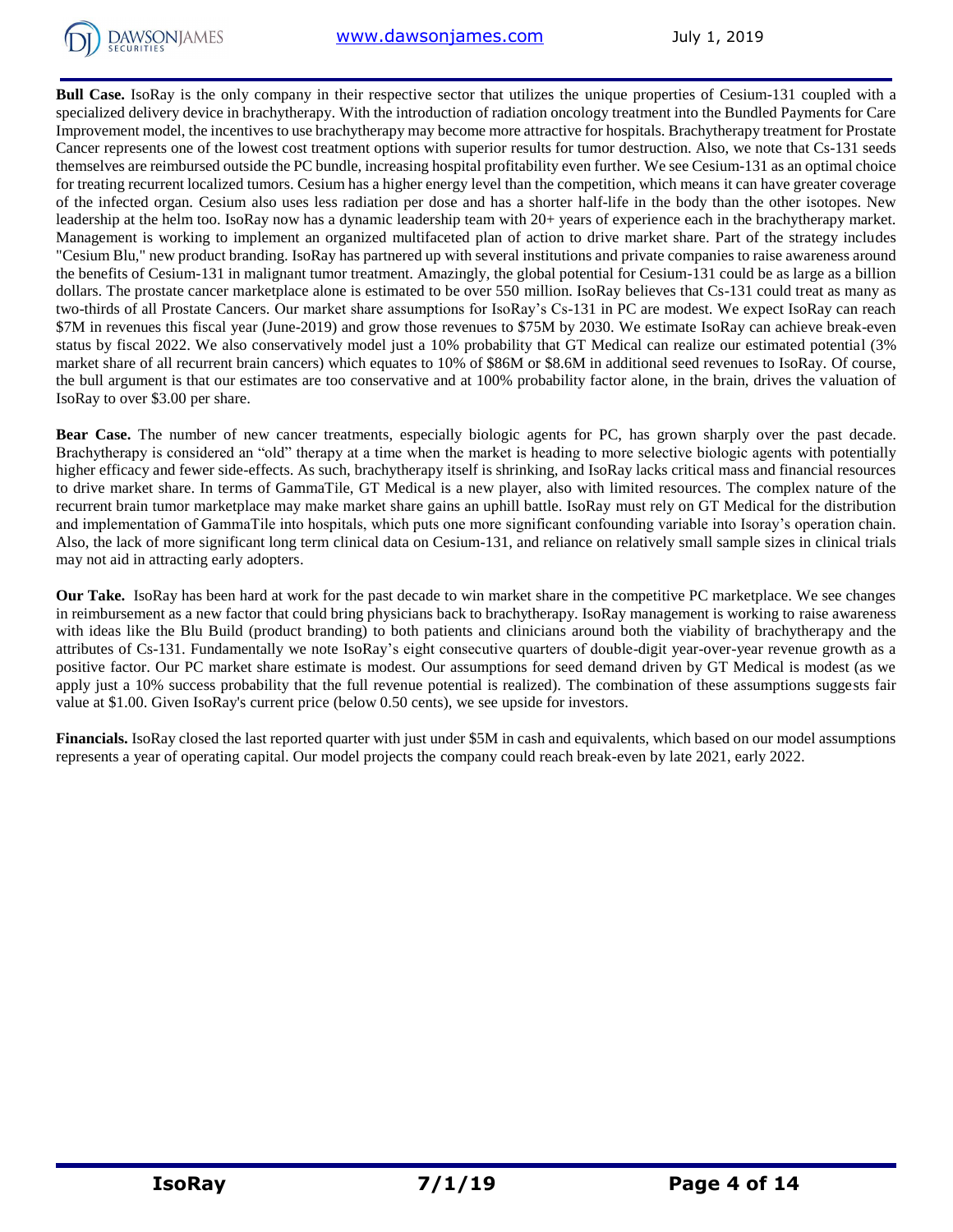

# **Exhibit 3. Revenue 2016-2019**



*Source: IsoRay*



*Source: Dawson James*

**Exhibit 5. Cesium-131 device**



*Source: IsoRay*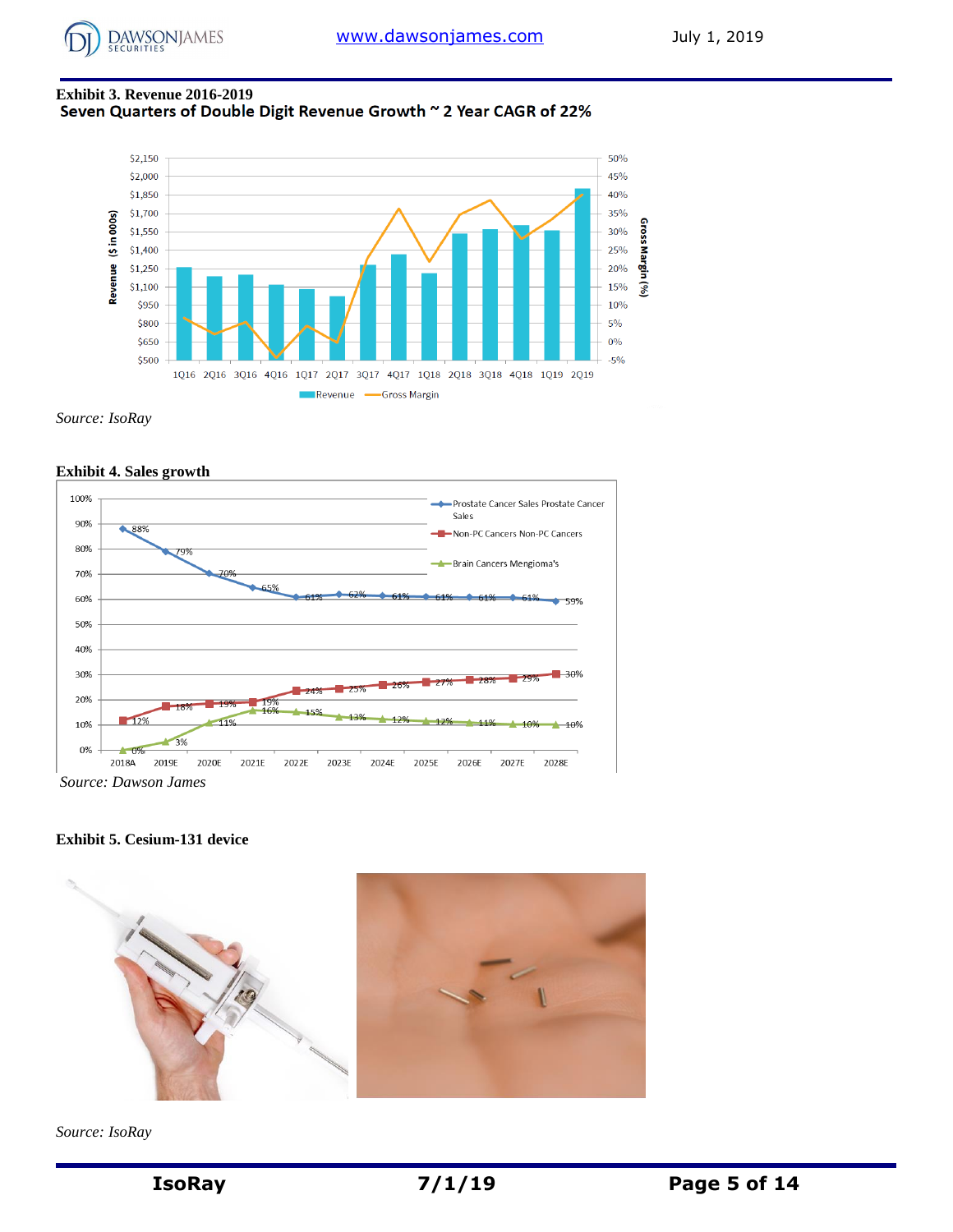

## **Exhibit 6. Cesium-131 versus other players in the brachytherapy marketplace**

| Cesium-131<br>Introduced in 2004                                                                           |                                                                                                                                                                                                             |                                        |  |  |  |
|------------------------------------------------------------------------------------------------------------|-------------------------------------------------------------------------------------------------------------------------------------------------------------------------------------------------------------|----------------------------------------|--|--|--|
| 9.7 Day Half Life<br>The amount of time for the radiation to<br>half. A shorter half life means quicker to |                                                                                                                                                                                                             |                                        |  |  |  |
| PSA baseline. (8, 12, 13)<br>30.4 Key                                                                      | Palladium-103<br>Introduced in 1986                                                                                                                                                                         | lodine-125<br>Introduced in 1965       |  |  |  |
| The energy level of the isotope. Higher<br>energy leads to greater coverage of the                         | 17 Day Half Life                                                                                                                                                                                            | 60 Day Half Life                       |  |  |  |
| infected organ.                                                                                            | 20.8 Key                                                                                                                                                                                                    | 28.5 Key                               |  |  |  |
| 33 Days for 90% Dose                                                                                       | 58 Days for 90% Dose                                                                                                                                                                                        | 204 Days for 90% Dose                  |  |  |  |
| Faster dose delivery rate.                                                                                 | 125 Gy Total Dose                                                                                                                                                                                           | 145 Gy Total Dose                      |  |  |  |
| 115 Gy Total Dose<br>The amount of dose. A lower dose means                                                | Detectable in the body<br>for 107 Days                                                                                                                                                                      | Detectable in the body for<br>600 Days |  |  |  |
| less total radiation used to treat your<br>cancer.                                                         | Armpilla C, Dale R, Coles I, et al. The determination of radiobiologically<br>optimized half-lives for radionuclides used in permanent brachytherapy<br>implants. Int J Rad Onc Biol Phys 2003; 55:378-385. |                                        |  |  |  |
| Detectable in the body<br>for only 97 Days                                                                 |                                                                                                                                                                                                             |                                        |  |  |  |

*Source: IsoRay*

**Exhibit 7. GammaTile compared to external beam radiation**

# Distribution and Intensity of<br>GammaTile™ Therapy



*Source: Dawson James and IsoRay*

# Distribution and intensity of<br>External Radiation

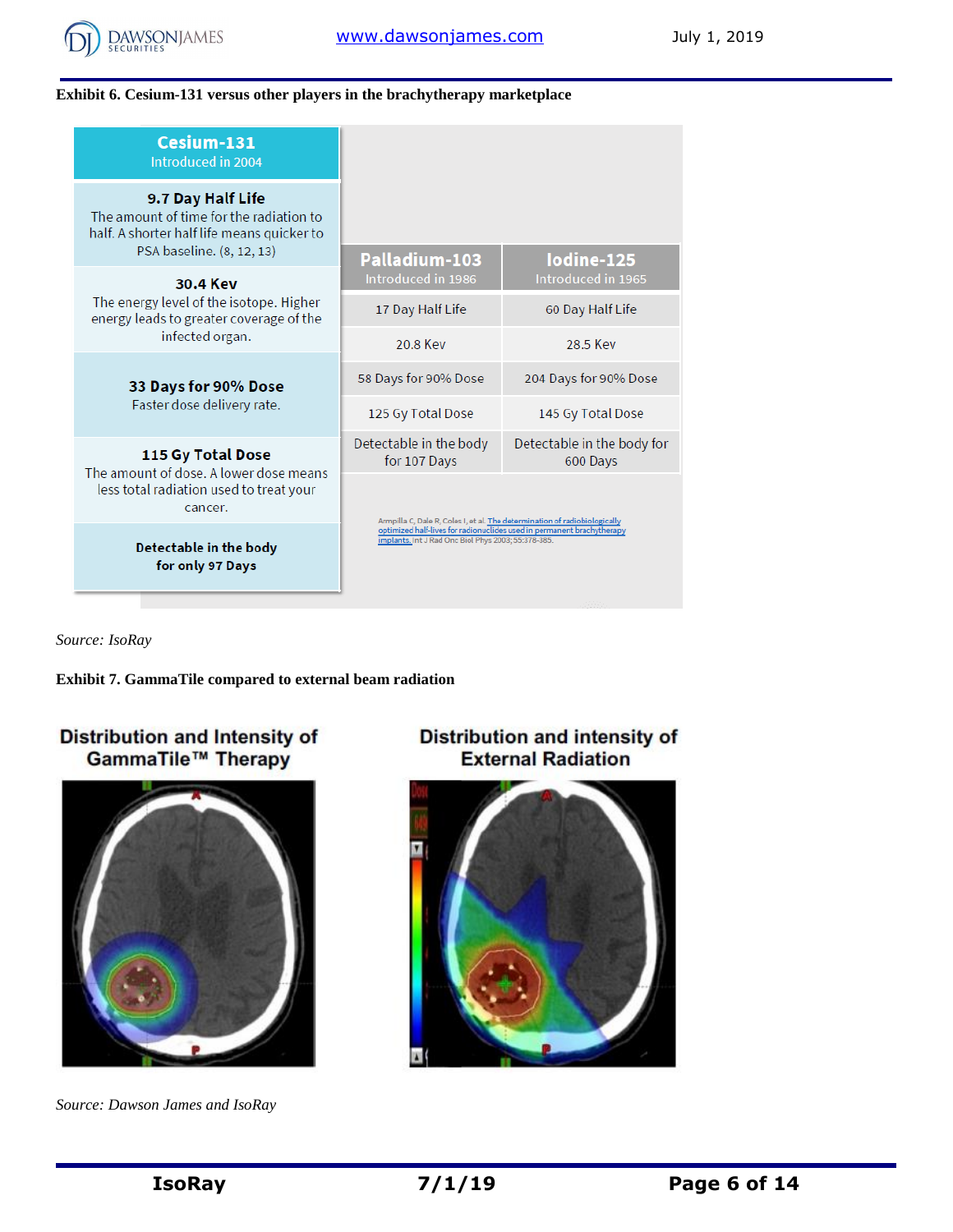

**The U.S. Brachytherapy Market.** It's estimated that domestic sales of the brachytherapy market to be around \$100 million, of which the largest sector of the market is Prostate (brachytherapy seeds). Over the past few years, the U.S. brachytherapy market has been gradually declining mainly due to the availability of newer treatments, e.g., cancer immune therapy, external beam radiation and robotic surgery, which were previously believed to have comparable efficacy and, or better Medicare reimbursement. These factors appear to be shifting back in IsoRay's favor.

## **Exhibit 8: US Brachytherapy Market**



*Source: Dawson James*

#### **Exhibit 9: Differentiated Sectors of the Localized Brachytherapy Market Place**



*Source: IsoRay*

 $~5208M$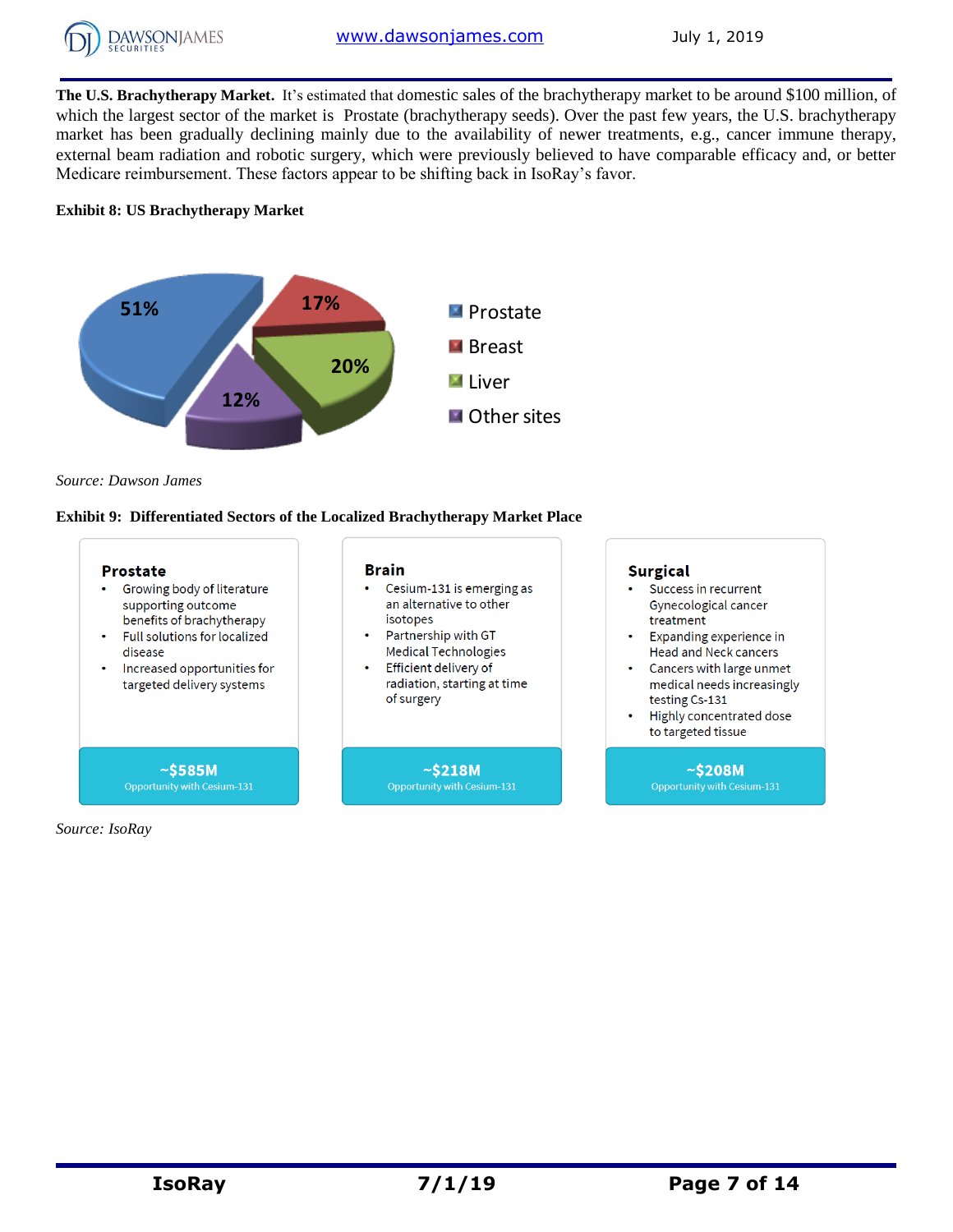

| <b>Exhibit 10: Cesium-131 Market Opportunity</b>                                                     |                                                         |                                                               |                                              |
|------------------------------------------------------------------------------------------------------|---------------------------------------------------------|---------------------------------------------------------------|----------------------------------------------|
| <b>Disease State</b>                                                                                 | 2019 Estimated<br><b>Annual Diagnosis<sup>3</sup></b>   | <b>Potential LDR Patients*</b>                                | Potential Revenue <sup>2</sup>               |
| <b>Prostate Cancer</b>                                                                               | 174,650                                                 | 117,015<br>(67% Treatable with Cs-131)                        | \$585M<br>@ \$5,000 per Treatment w/ Cs-131  |
| <b>Brain Cancer</b><br><b>Primary CNS Cancer</b><br><b>New Metastases</b><br><b>Recurrent Cancer</b> | 188,820<br>23,820<br>100,000 <sup>4</sup><br>65,0004    | 62,311<br>(33% Treatable with Cs-131)                         | \$218M<br>@ \$3,500 per Treatment w/ Cs-131  |
| <b>Gynecological Cancers</b><br><b>Uterus</b><br>Ovary<br>Cervix<br>Vagina & Other Genital<br>Vulva  | 109,000<br>61,880<br>22,530<br>13,170<br>5,350<br>6,070 | 5,450<br>(20% Recurrence Rate)<br>(25% Treatable with Cs-131) | \$19M<br>@ \$3,500 per Treatment w/ Cs-131   |
| <b>Head &amp; Neck Tumors</b><br>Mouth<br>Pharynx<br>Tongue<br>Other oral cavity                     | 53,000<br>14,310<br>17,870<br>17,060<br>3,760           | 13,250<br>(25% Treatable with Cs-131)                         | \$132M<br>@ \$10,000 per Treatment w/ Cs-131 |
| <b>Lung Cancers</b>                                                                                  | 228,150                                                 | 11,408<br>(5% Treatable with Cs-131)                          | \$57M<br>@ \$5,000 per Treatment w/ Cs-131   |
| <b>Total Opportunity</b>                                                                             | 753,620                                                 | <b>209,434 Patients</b>                                       | ~\$1B                                        |

# *Source: IsoRay*

**Current Treatment.** The main types of treatments for Prostate Cancer right now are radiation therapy, chemotherapy, hormone therapy, and surgery. Most radiation therapies use external beam radiation, but brachytherapy utilizes internal radiation. The benefits of internal radiation versus external radiation are as follows: internal radiation provides a higher dosage in a limited area, which is more effective at destroying cancer cells while minimizing damage to nearby tissue. The way brachytherapy works is usually through a radioactive source, in IsoRay's case Cesium-131, that is placed inside the body near the malignant tumor.

#### **Exhibit 11: Potential Side Effects of Different Cancer Treatments on the Market**

| Common side effect, occurring<br>in 30-60 out of every 100 men<br>(30-60% of patients) |                                 | Likely side effect, occurring in<br>10-30 out of every 100 men<br>$(10-30\% \text{ of patients})$ |                             | Possible side effect, occurring<br>in 1-10 out of every 100 men<br>$(1-10\% \text{ of patients})$ |                                               |
|----------------------------------------------------------------------------------------|---------------------------------|---------------------------------------------------------------------------------------------------|-----------------------------|---------------------------------------------------------------------------------------------------|-----------------------------------------------|
| <b>Side Effect</b>                                                                     | <b>Radical</b><br>Prostatectomy | <b>Keyhole Surgery</b><br>(Laparoscopic<br><b>Radical</b><br>Prostatectomy)                       | LDR<br><b>Brachytherapy</b> | <b>LDR</b><br><b>Brachytherapy</b><br>with External<br><b>Beam</b><br>Radiotherapy                | <b>External Beam</b><br>Radiotherapy<br>alone |
| Impotence                                                                              |                                 |                                                                                                   |                             |                                                                                                   |                                               |
| Unable to get an<br>erection 1 year after<br>treatment                                 |                                 |                                                                                                   |                             |                                                                                                   |                                               |
| <b>Urinary incontinence</b>                                                            |                                 |                                                                                                   |                             |                                                                                                   |                                               |
| 1 month after treatment                                                                |                                 |                                                                                                   |                             |                                                                                                   |                                               |
| 1 year after treatment                                                                 |                                 |                                                                                                   |                             |                                                                                                   |                                               |
| <b>Difficulty with urination</b>                                                       |                                 |                                                                                                   |                             |                                                                                                   |                                               |
| 1 month after treatment                                                                |                                 |                                                                                                   |                             |                                                                                                   |                                               |
| 1 year after treatment                                                                 |                                 |                                                                                                   |                             |                                                                                                   |                                               |
| Diarrhoea and urgency of bowels                                                        |                                 |                                                                                                   |                             |                                                                                                   |                                               |
| 1 month after treatment                                                                |                                 |                                                                                                   |                             |                                                                                                   |                                               |
| 1 year after treatment                                                                 |                                 |                                                                                                   |                             |                                                                                                   |                                               |
| <b>Time off work</b>                                                                   |                                 |                                                                                                   |                             |                                                                                                   |                                               |
| Less than 1 week                                                                       |                                 |                                                                                                   |                             |                                                                                                   |                                               |
| 1-4 weeks                                                                              |                                 |                                                                                                   |                             |                                                                                                   |                                               |
| 4-12 weeks                                                                             |                                 |                                                                                                   |                             |                                                                                                   |                                               |

*Source: Source: www.prostatebrachytherapyinfo.net*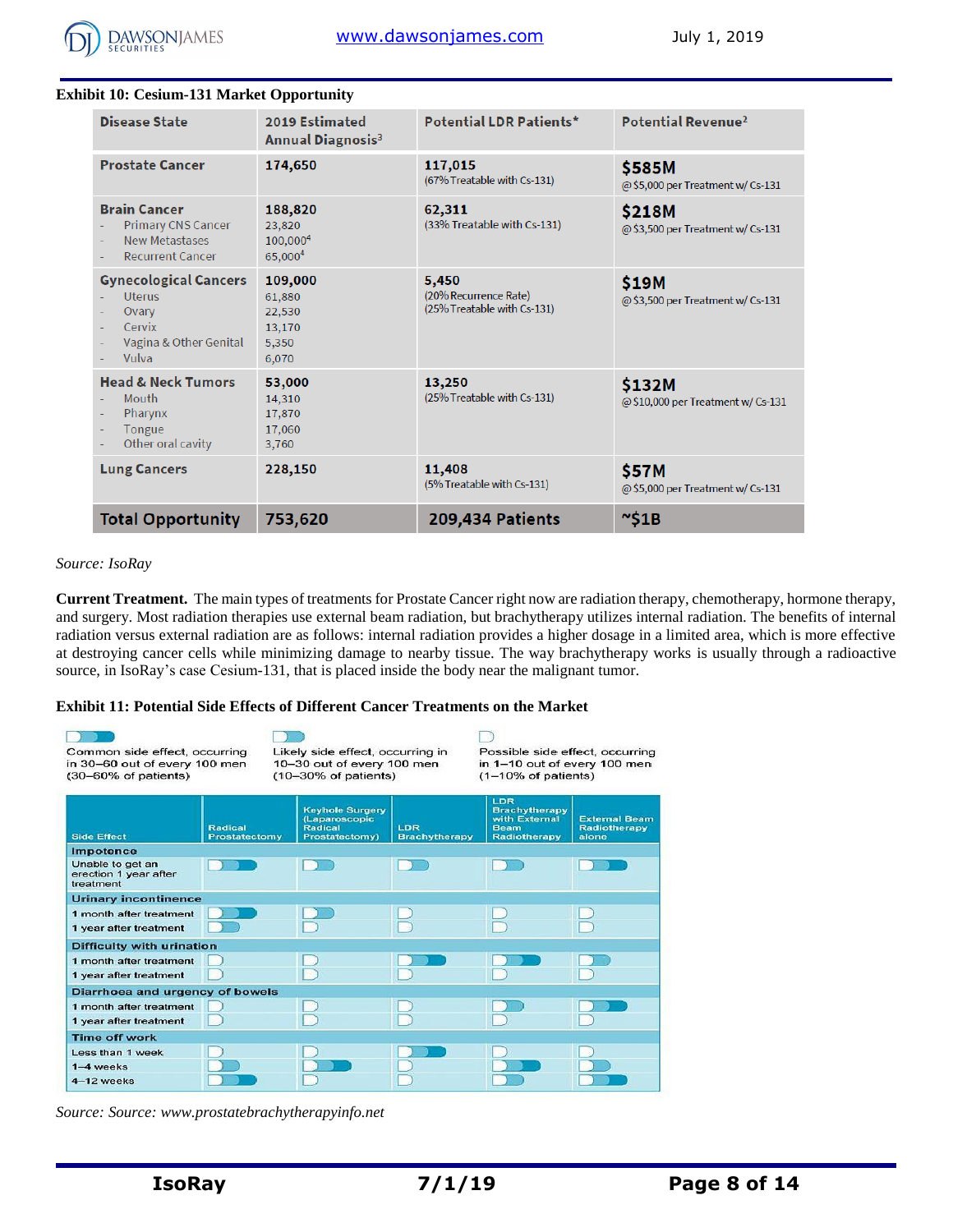

#### **Modeling Assumptions:**

- 1. We assume continued growth of the patient incidence and prevalence of prostate cancer. We also assume that brachytherapy can become a larger part of the over-all prostate cancer therapy marketplace. We currently assume brachytherapy is under 10% and over the next decade and rise to \$17%. Within the brachytherapy marketplace, Cs-131 has just a 5% market share. We assume that share can rise by 23% over the next decade.
- 2. Pricing. We assume on average \$70 per seed and 50 seeds per case in PC. Please see the market model below for our assumptions in non-prostate indications.
- 3. For IsoRay, and a result of the complexities of Isotope management, there may be a significant reduction in the cost of manufacturing associated with the volume.
- 4. GammaTile. We model the recurrent brain cancers marketplace (300,000 cases per year) and assume the market is based on the 75% of patients who may undergo tumor resection. At just 3% market share, \$150 per seed and 65 seeds on average, the market becomes significant at \$86M annually. We apply just a 10% probability that the full commercial opportunity can be realized based on GT Medical's ability to invest the needed capital to aggressively change the current treatment paradigm.

#### **Exhibit 11: Cs-131 Models in Prostate, Other and GammaTile.**

| CS-131 sales (\$000)                                            | 2018A       | 2019E   | 2020E   | 2021E   | 2022E    | 2023E    | 2024E    | 2025E    | 2026E    | 2027E    | 2028E    | 2029E    | 2030E    |
|-----------------------------------------------------------------|-------------|---------|---------|---------|----------|----------|----------|----------|----------|----------|----------|----------|----------|
| <b>Prostate Cancer</b>                                          | 260,840     | 266,057 | 271,378 | 276,806 | 282,342  | 287,989  | 293,748  | 299,623  | 305,616  | 311,728  | 317,963  | 324,322  | 330,808  |
| % Patients electing monotherapeutic brachytherapy               | 9.3%        | 9.4%    | 9.6%    | 9.8%    | 10.0%    | 12.0%    | 13.0%    | 14.0%    | 15.0%    | 16.0%    | 17.0%    | 17.0%    | 17.2%    |
| Number of patients for brachytherapy                            | 24,258      | 25,009  | 26.052  | 27.127  | 28,234   | 34.559   | 38.187   | 41,947   | 45.842   | 49.876   | 54,054   | 55.135   | 56,899   |
| Market share                                                    | 5.0%        | 6.0%    | 8.0%    | 10.0%   | 12.0%    | 14.0%    | 16.0%    | 18.0%    | 20.0%    | 22.0%    | 22.5%    | 22.7%    | 22.8%    |
| Patients electing CS-131 (Over lodine-125 or Palladium-103)     | 1,213       | 1.501   | 2.084   | 2,713   | 3,388    | 4,838    | 6.110    | 7,551    | 9,168    | 10,973   | 12,162   | 12,516   | 12,973   |
| Price per seed                                                  | 70          | 70      | 70      | 70      | 70       | 70       | 70       | 70       | 70       | 70       | 70       | 70       | 70       |
| Seeds per patient                                               | 50          | 50      | 50      | 50      | 50       | 50       | 50       | 50       | 50       | 50       | 50       | 50       | 50       |
| CS-131 sales (Prostate cancer) (\$000)                          | \$4,245     | \$5,252 | \$7,295 | \$9.494 | \$11,858 | \$16,934 | \$21,385 | \$26,427 | \$32,090 | \$38,405 | \$42,567 | \$43,805 | \$45,405 |
|                                                                 | 505713%     |         |         |         |          |          |          |          |          |          |          |          |          |
| Non-prostate cancers (Head & Neck), Gyn., Lung Cancer           | 254,000     | 259.080 | 264,262 | 269.547 | 274,938  | 280,437  | 286.045  | 291.766  | 297,601  | 303,554  | 309,625  | 312,721  | 315,848  |
| % Patients receiving brachytherapy (monotherapy or combination) | 10.0%       | 12.0%   | 13.00%  | 14.00%  | 15.00%   | 16.00%   | 17.00%   | 18.00%   | 19.00%   | 20.00%   | 21.00%   | 22.00%   | 23.00%   |
| Number of patients for brachytherapy                            | 25,400      | 31.090  | 34.354  | 37.737  | 41.241   | 44.870   | 48.628   | 52,518   | 56,544   | 60.711   | 65.021   | 68.799   | 72,645   |
| Market share                                                    | 0.3%        | 0.5%    | 0.8%    | $1.0\%$ | 1.5%     | $2.0\%$  | $2.5\%$  | $3.0\%$  | $3.5\%$  | $4.0\%$  | 4.5%     | 4.9%     | 4.9%     |
| Patients receiving CS-131 brachytherapy                         | 76          | 155     | 258     | 377     | 619      | 897      | 1,216    | 1.576    | 1,979    | 2.428    | 2.926    | 3.371    | 3,560    |
| Price per seed                                                  | 115         | 115     | 115     | 115     | 115      | 115      | 115      | 115      | 115      | 115      | 115      | 115      | 115      |
| Seeds per patients                                              | 65          | 65      | 65      | 65      | 65       | 65       | 65       | 65       | 65       | 65       | 65       | 65       | 65       |
| CS-131 sales (Non-prostate cancer) (\$000)                      | \$570       | \$1,162 | \$1,926 | \$2,821 | \$4,624  | \$6,708  | \$9,087  | \$11,777 | \$14,793 | \$18,153 | \$21.871 | \$25,199 | \$26,608 |
| GammaTile (\$000)                                               | 2018A       | 2019E   | 2020E   | 2021E   | 2022E    | 2023E    | 2024E    | 2025E    | 2026E    | 2027E    | 2028E    | 2029E    | 2030E    |
| Brain cancer (cs/yr) - Candidates (new and recurrent)           | 300,000     | 306,000 | 312,120 | 318,362 | 324.730  | 331,224  | 337.849  | 344,606  | 351,498  | 358,528  | 365,698  | 373,012  | 380,473  |
| % Patients undergoing surgical resection                        | 75.0%       | 75.0%   | 75.0%   | 75.0%   | 75.0%    | 75.0%    | 75.0%    | 75.0%    | 75.0%    | 75.0%    | 75.0%    | 75.0%    | 75.0%    |
| Patients requiring treatment of tumor bed following resection   | 225,000     | 229,500 | 234.090 | 238.772 | 243.547  | 248,418  | 253.387  | 258.454  | 263.623  | 268.896  | 274.274  | 279.759  | 285,354  |
| Market share                                                    | 0.0%        | 0.1%    | 0.5%    | $1.0\%$ | $1.3\%$  | $1.5\%$  | $1.8\%$  | $2.0\%$  | $2.3\%$  | $2.5\%$  | 2.8%     | 3.1%     | 3.1%     |
| Patients receiving wafer                                        | $\mathbf 0$ | 230     | 1.170   | 2,388   | 3,044    | 3,726    | 4,434    | 5.169    | 5,932    | 6,722    | 7.543    | 8.673    | 8,846    |
| Price per seed                                                  | \$150       | \$150   | \$150   | \$150   | \$150    | \$150    | \$150    | \$150    | \$150    | \$150    | \$150    | \$150    | \$150    |
| Seeds per patients                                              | 65          | 65      | 65      | 65      | 65       | 65       | 65       | 65       | 65       | 65       | 65       | 65       | 65       |
| Probability Factor                                              | 10%         | 10%     | 10%     | 10%     | 10%      | 10%      | 10%      | 10%      | 10%      | 10%      | 10%      | 10%      | 10%      |
| Wafer sales (Mengioma's) (\$000)                                | \$0         | \$224   | \$1,141 | \$2,328 | \$2,968  | \$3,633  | \$4,323  | \$5,040  | \$5,783  | \$6,554  | \$7,354  | \$8,456  | \$8,625  |
| Probability adjusted sales (\$000)                              | \$0         | \$224   | \$1,141 | \$2,328 | \$2,968  | \$3,633  | \$4,323  | \$5,040  | \$5,783  | \$6,554  | \$7,354  | \$8,456  | \$8,625  |
|                                                                 |             |         |         |         |          |          |          |          |          |          |          | \$77,459 | \$80,638 |

*Source: Dawson James*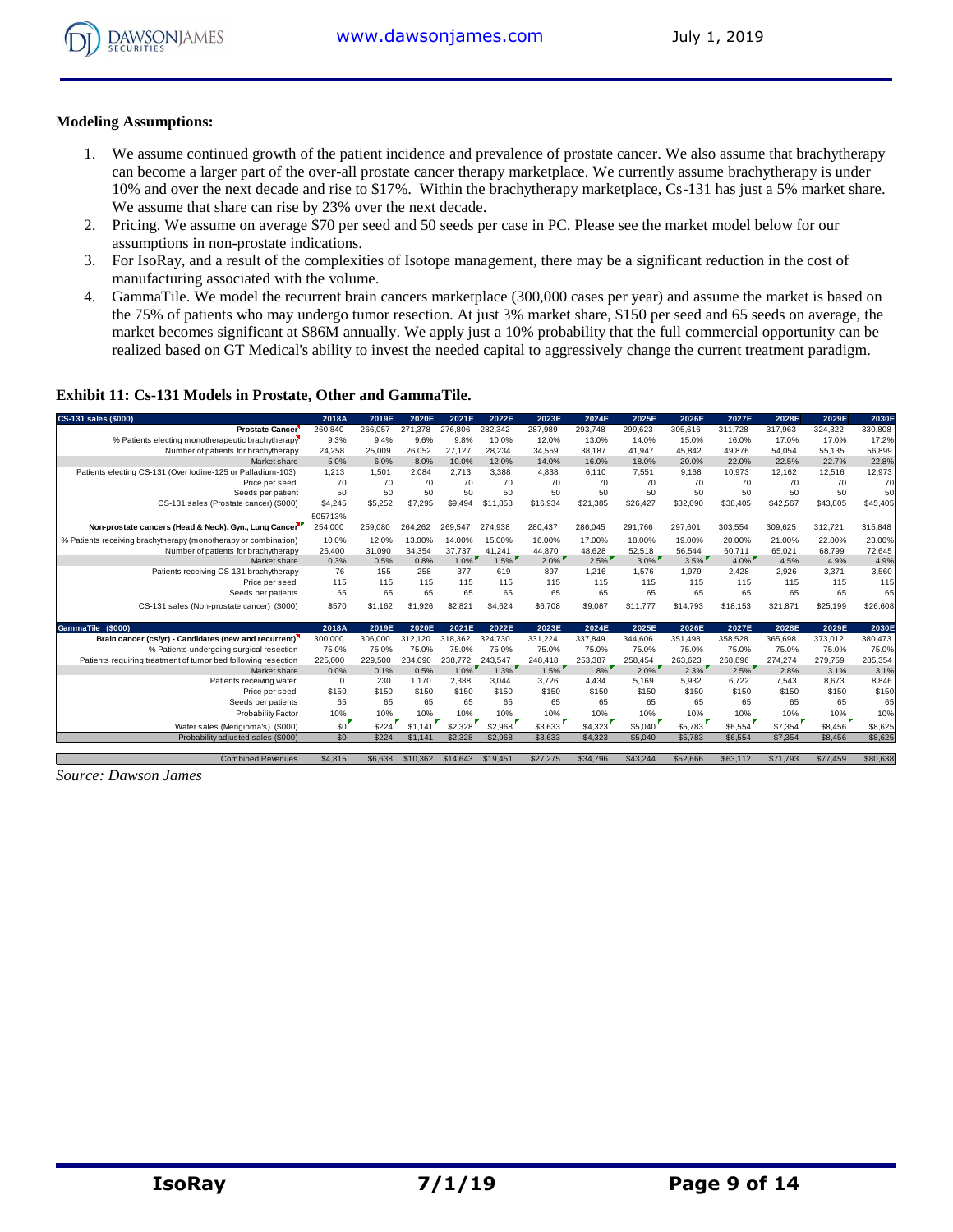

#### **VALUATION**

We see IsoRay as an established company that has commercialized an approved product that has strong product attributes. Revenue today are small at just \$6M annually, but we believe these revenues, with our modest assumptions, can grow over the coming decade. For these reasons, we apply a 15% risk rate. Typically for early stage companies with no approved products which possess a lot of clinical risks we use a 30% risk rate and for established companies with more predictable revenues and typically cash flow positive we apply a 10% risk rate. We model the company's revenues (and expenses) out to 2030. We consider the need to raise capital, and as such, we use a future projected share count. We then apply these metrics to our free cash flow to the firm (FCFF), Discounted earnings (dEPS) and the sum of the parts (SOP) model, which are equal weighted, averaged and rounded to the nearest whole number. This method results in a \$1.00 price target for IsoRay.

#### **Exhibit 12. FCFF Model**

| IsoRay Medical, Inc.           |                         |                        |         |
|--------------------------------|-------------------------|------------------------|---------|
|                                | Average                 | \$<br>1.1 <sub>1</sub> |         |
|                                |                         | 1.1                    |         |
|                                | Price Target \$<br>Year | 2019                   |         |
|                                |                         |                        |         |
| DCF Valuation Using FCF (mln): |                         |                        |         |
| units ('000)                   |                         |                        | 2018A   |
| FBIT                           |                         |                        | (6,700) |
| <b>Tax Rate</b>                |                         |                        | 0%      |
| $EBIT(1-t)$                    |                         |                        | (6,700) |
| CapEx                          |                         |                        | ۰       |
| Depreciation                   |                         |                        |         |
| Change in NWC                  |                         |                        |         |
| <b>FCF</b>                     |                         |                        | (6,700) |
| PV of FCF                      |                         |                        | (7,705) |

|                                                    | Average \$              | (1.1)       |                                     |                                     |                                      |                          |                                   |                                   |               |               |               |               |               |               |               |
|----------------------------------------------------|-------------------------|-------------|-------------------------------------|-------------------------------------|--------------------------------------|--------------------------|-----------------------------------|-----------------------------------|---------------|---------------|---------------|---------------|---------------|---------------|---------------|
|                                                    | Price Target \$<br>Year | 1.1<br>2019 |                                     |                                     |                                      |                          |                                   |                                   |               |               |               |               |               |               |               |
| DCF Valuation Using FCF (mln):                     |                         |             |                                     |                                     |                                      |                          |                                   |                                   |               |               |               |               |               |               |               |
| units ('000)                                       |                         |             | 2018A                               | 2019E                               | 2020E                                | 2021E                    | 2022E                             | 2023E                             | 2024E         | 2025E         | 2026E         | 2027E         | 2028E         | 2029E         | 2030E         |
| EBIT<br><b>Tax Rate</b>                            |                         |             | (6,700)<br>0%                       | (5,612)<br>0%                       | (3, 497)<br>4%                       | (1,044)<br>7%            | 1,323<br>9%                       | 5,861<br>11%                      | 10,148<br>14% | 15,135<br>16% | 20,860<br>17% | 26,751<br>18% | 31,396<br>19% | 34,840<br>25% | 36,467<br>29% |
| $EBIT(1-t)$<br>CapEx                               |                         |             | (6,700)<br>$\overline{\phantom{a}}$ | (5,612)<br>$\overline{\phantom{a}}$ | (3, 357)<br>$\overline{\phantom{a}}$ | (971)<br>$\sim$          | 1,204<br>$\overline{\phantom{a}}$ | 5,216<br>$\overline{\phantom{a}}$ | 8,727         | 12,713        | 17,314        | 21,936        | 25,430        | 26,046        | 25,789        |
| Depreciation<br>Change in NWC                      |                         |             | $\overline{\phantom{a}}$            | $\overline{\phantom{a}}$            | $\overline{\phantom{a}}$             | $\overline{\phantom{a}}$ | $\overline{\phantom{a}}$          | $\overline{\phantom{a}}$          |               |               |               |               |               |               |               |
| FCF                                                |                         |             | (6,700)                             | (5,612)                             | (3, 357)                             | (971)                    | 1,204                             | 5,216                             | 8,727         | 12,713        | 17,314        | 21,936        | 25,430        | 26,046        | 25,789        |
| PV of FCF                                          |                         |             | (7,705)                             | (5,612)                             | (2,919)                              | (734)                    | 792                               | 2,982                             | 4,339         | 5,496         | 6,509         | 7,171         | 7,229         | 6,438         | 5,543.20      |
| Discount Rate<br>Long Term Growth Rate             |                         |             | 15%<br>1%                           |                                     |                                      |                          |                                   |                                   |               |               |               |               |               |               |               |
| <b>Terminal Cash Flow</b><br>Terminal Value YE2030 |                         |             | 186,050<br>39,990                   |                                     |                                      |                          |                                   |                                   |               |               |               |               |               |               |               |
| <b>NPV</b><br>NPV-Debt                             |                         |             | 77,224                              |                                     |                                      |                          |                                   |                                   |               |               |               |               |               |               |               |
| Shares out (thousands)                             |                         |             | 70,325                              | 2030E                               |                                      |                          |                                   |                                   |               |               |               |               |               |               |               |

*Source: Dawson James*

#### **Exhibit 13. Discounted EPS Model**

| <b>NPV</b>               | \$<br>0.80 |
|--------------------------|------------|
| <b>Selected Year EPS</b> | \$<br>0.37 |
| Discount Factor          | 15%        |
| <b>Earnings Multiple</b> | 10         |
| Year of EPS              | 2030       |
| <b>Current Year</b>      | 2019       |

shares out (thousands) 70,325 2030E<br>NPV Per Share (thousands) 70,325 2030E NPV Per Share \$ 1.1

| Current Year<br>Year of EPS |                | 2019<br>2030 |          |    |        | Discount Rate and Earnings Multiple Varies, Year is Constant | 2030 EPS |        |             |      |
|-----------------------------|----------------|--------------|----------|----|--------|--------------------------------------------------------------|----------|--------|-------------|------|
| Earnings Multiple           |                | 10           |          |    | 5%     | 10%                                                          | 15%      | 20%    | 25%         | 30%  |
|                             |                |              | Earnings |    |        |                                                              |          |        |             |      |
| Discount Factor             |                | 15%          | Multiple |    | \$0.43 | \$0.26                                                       | \$0.16   | \$0.10 | $$0.06$$ \$ | 0.04 |
| Selected Year EPS           | $\mathfrak{s}$ | 0.37         |          |    | \$1.09 | \$0.65                                                       | \$0.40   | \$0.25 | $$0.16$ \$  | 0.10 |
| <b>NPV</b>                  |                | 0.80         |          | 10 | \$2.17 | \$1.30                                                       | \$0.80   | \$0.50 | $$0.32$$ \$ | 0.21 |
|                             |                |              |          | 15 | \$3.26 | \$1.95                                                       | \$1.20   | \$0.75 | $$0.48$ \$  | 0.31 |
|                             |                |              |          | 20 | \$4.35 | \$2.61                                                       | \$1.60   | \$1.00 | \$0.64\$    | 0.41 |
|                             |                |              |          | 25 | \$5.43 | \$3.26                                                       | \$2.00   | \$1.25 | $$0.80$$ \$ | 0.52 |
|                             |                |              |          | 30 | \$6.52 | \$3.91                                                       | \$2.40   | \$1.50 | $$0.96$ \$  | 0.62 |
|                             |                |              |          | 35 | \$7.61 | \$4.56                                                       | \$2.80   | \$1.75 | $$1.12$ \$  | 0.73 |

#### **Exhibit 14. Sum of the Parts Model**

|                                           |       | Source: Dawson James           | -- 1        | .         | <br>.           | $ -$       |
|-------------------------------------------|-------|--------------------------------|-------------|-----------|-----------------|------------|
|                                           |       |                                |             |           |                 |            |
| <b>Exhibit 14. Sum of the Parts Model</b> |       |                                |             |           |                 |            |
| IsoRay, Inc.                              | LT Gr | Discount Rate Yrs. to Peak Mkt |             | % Success | Peak Sales MM's | <b>NPV</b> |
| CS-131 (Prostate cancer)                  | 1%    | 15%                            | $\sqrt{5}$  | 100%      | \$45            | \$324      |
| <b>NPV</b>                                |       |                                |             |           |                 | \$0.69     |
| CS-131 (non-prostate cancer)              | 1%    | 15%                            | $5^{\circ}$ | 100%      | \$27            | \$190      |
| <b>NPV</b>                                |       |                                |             |           |                 | \$0.40     |
| GammaTile                                 | 1%    | 30%                            | 3           | 50%       | \$86            | \$297      |
| <b>NPV</b>                                |       |                                |             |           |                 | \$0.29     |
|                                           |       |                                |             |           |                 |            |
| Net Margin                                |       |                                |             |           |                 | 30%        |
| MM Shrs OS (2028E)                        |       |                                |             |           |                 | 70         |
| <b>Total</b>                              |       |                                |             |           |                 | \$1.4      |

*Source: Dawson James*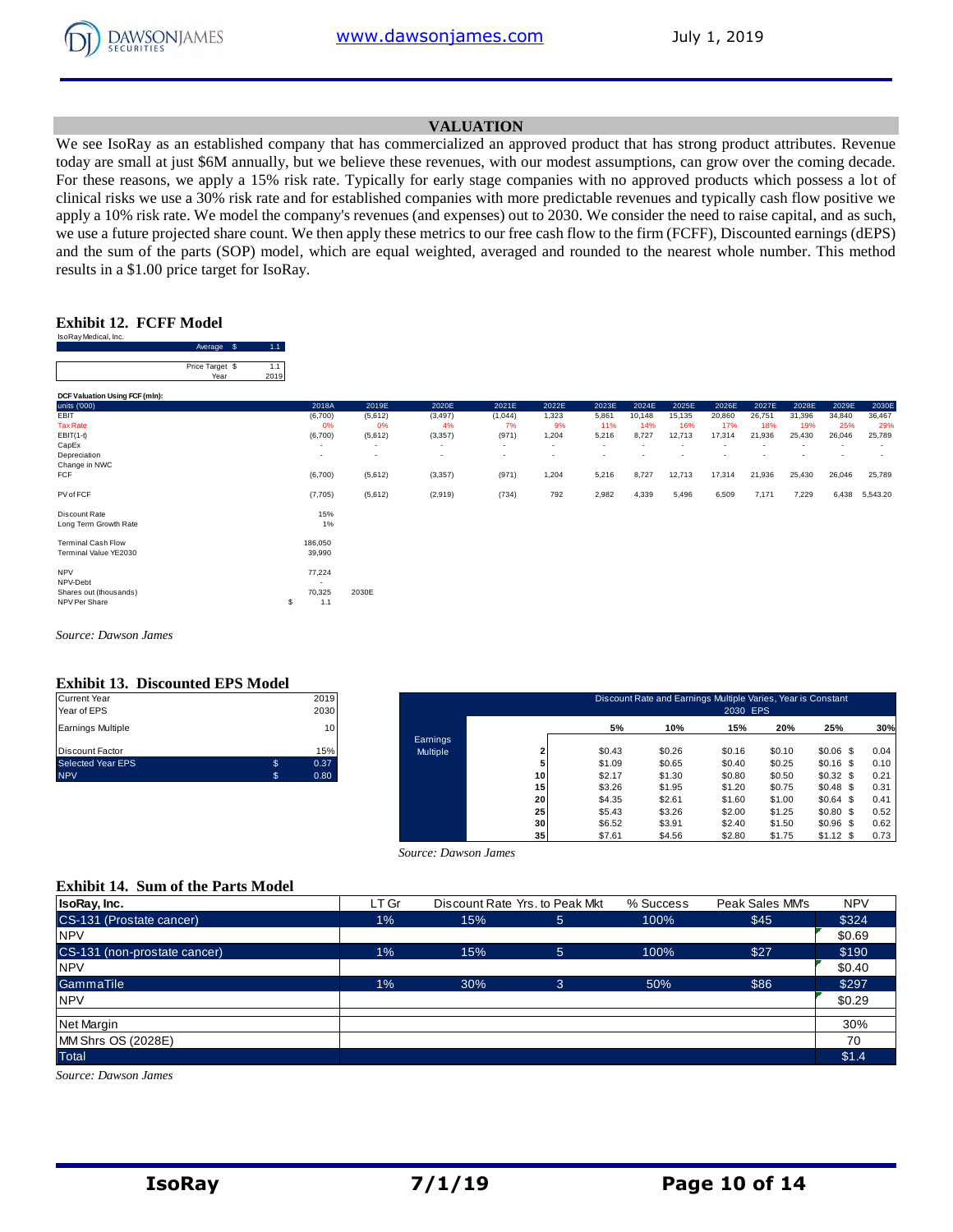

#### **Risk Analysis:**

**Investment Risk**: IsoRay is a small capital company, which can translate into high volatility and risk for investors. The company's revenues depend on one product with multiple applications. Prostate cancer treatment accounted for greater than three-fourths of product sales, and the prostate cancer market has been declining.

**Market Share Risk.** IsoRay faces well-entrenched competition within the brachytherapy marketplace as well as outside the marketplace from well-capitalized large pharma and biotechnology companies.

**Regulatory Risk**: Barium is the main raw material used to make Cesium-131. IsoRay relies heavily on the production of Barium. The main supplier of Cesium-131 is in Russia, so the majority of the production of Cesium is dependent on U.S. - Russian relations. The manufacturing facilities all need to pass certain standards of operation in order to be functionally running.

**Commercial Risk**: End consumers may believe that there is a lack of product doses for Cesium 131, and radiation therapy represents a complication for some providers.

**Financial Risk**: IsoRay is likely to have additional capital raises before the company can be self-sustaining.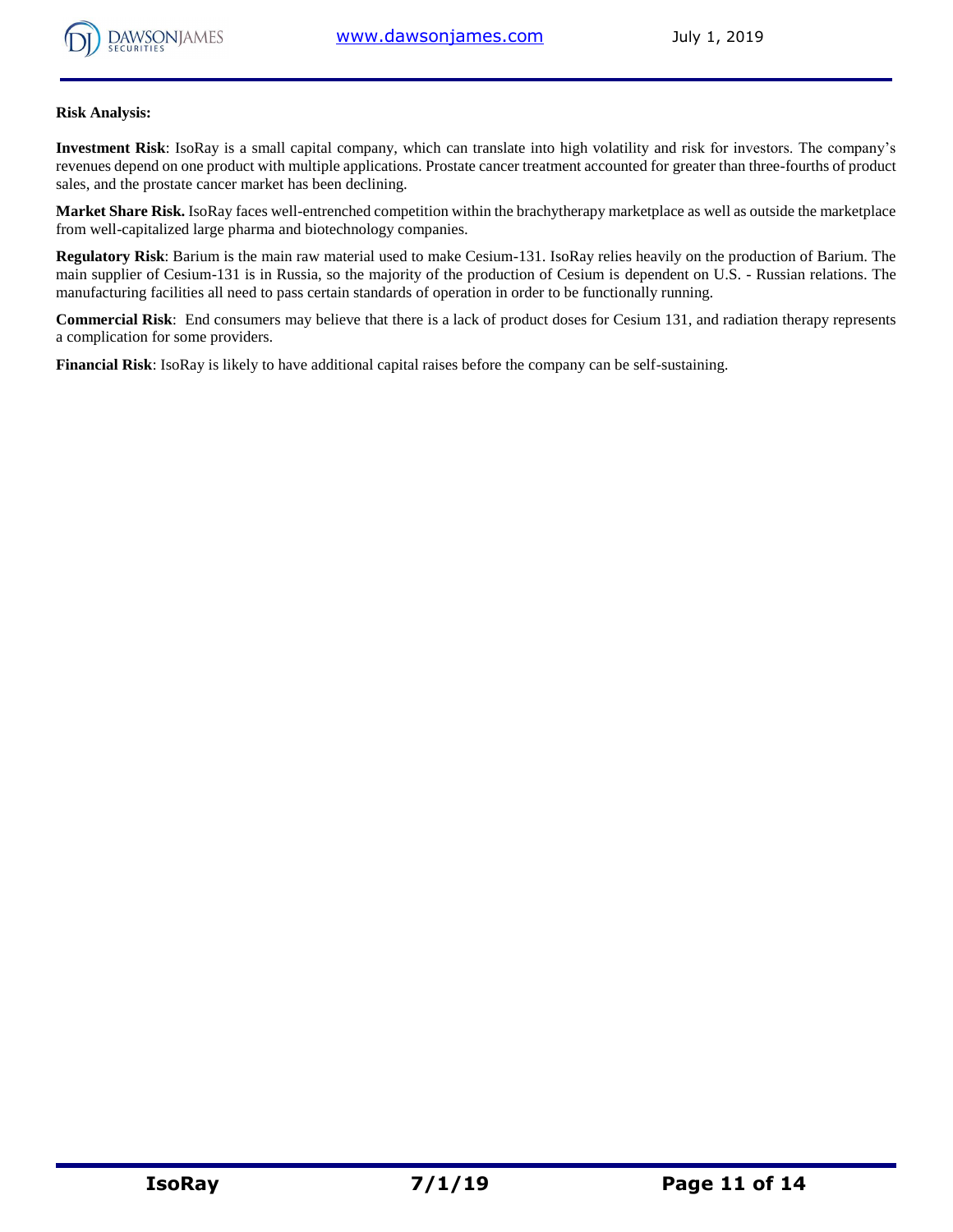

# **Exhibit 15. Income Statement**

| <b>Exhibit 15. Income Statement</b>                  |          |              |         |         |         |         |           |         |                          |                |         |           |         |         |         |         |           |         |         |         |         |        |        |        |        |        |                 |        |        |         |
|------------------------------------------------------|----------|--------------|---------|---------|---------|---------|-----------|---------|--------------------------|----------------|---------|-----------|---------|---------|---------|---------|-----------|---------|---------|---------|---------|--------|--------|--------|--------|--------|-----------------|--------|--------|---------|
| IsoRav™ Medical. Inc.: Income Statement (\$000)      | 6.2017   | July-Sept    | Oct-Dec | Jan-Mar | Apr-Jun | 6.2018  | July-Sept | Oct-Dec | Jan Mar                  | Apr-Jun        | 6.2019  | July-Sept | Oct-Dec | Jan-Mar | Apr-Jun | 6.2020  | July-Sept | Oct-Dec | Jan-Mar | Apr-Jun | 6.2021  | 6.2022 | 6.2023 | 6,2024 | 6.2025 | 6.2026 | 6,2027          | 6,2028 | 6.2029 | 6.2030' |
| IsoRay™ Medical, Inc.: YE Jun 30                     | 2017A    | <b>1018A</b> | 2018A   | 3018A   | 4018A   | 2018A   | 1019A     | 2019A   | 3019A                    | 4019E          | 2019E   | 1020E     | 2020E   | 3020E   | 4020E   | 2020E   | 1021E     | 2021E   | 3021E   | 4021E   | 2021E   | 2022E  | 2023E  | 2024E  | 2025E  | 2026E  | 2027E           | 2028E  | 2029E  | 2030E   |
| Cs-131 Prostate Cancer                               | 4.761    | 1.111        | 1,400   | 1.438   | 1.420   | 5.369   | 1.208     | 1.260   | 1.366                    | 1,418          | 5.252   | 1,678     | 1.751   | 1.897   | 1.970   | 7.295   | 2.374     | 2.374   | 2.374   | 2.374   | 9.494   | 11.858 | 16.934 | 21.385 | 26.427 | 32.090 | 38,405          | 42.567 | 43,805 | 45,405  |
| Cs-131 Seeds (non-prostate - non-brain)              |          | 100          | 136     | 135     | 135     | 506     | 267       | 279     | 302                      | 314            | 1,162   | 481       | 481     | 481     | 481     | 1,926   | 705       | 705     | 705     | 705     | 2,821   | 4,624  | 6,708  | 9,087  | 11,777 | 14,793 | 18,153          | 21,871 | 25,199 | 26,608  |
| Gamma Tile                                           |          |              |         |         |         |         | 51        | 54      | 58                       | 60             | 224     | 285       | 285     | 285     | 285     | 1.141   | 582       | 582     | 582     | 582     | 2,328   | 2,968  | 3,633  | 4,323  | 5,040  | 5,783  | 6,554           | 7,354  | 8,456  | 8,625   |
| <b>Total Product Sales</b>                           | 4.761    | 1.211        | 1.536   | 1.573   | 1.603   | 5.923   | 1.562     | 1.904   | 1.924                    | 1,792          | 7,182   | 2.445     | 2,518   | 2.663   | 2,736   | 10.362  | 3.661     | 3,661   | 3.661   | 3.661   | 14,643  | 19,451 | 27,275 | 34.796 | 43,244 | 52,666 | 63.112          | 71.793 | 77,459 | 80,638  |
| <b>Expenses</b>                                      |          |              |         |         |         |         |           |         |                          |                |         |           |         |         |         |         |           |         |         |         |         |        |        |        |        |        |                 |        |        |         |
| Cost of product sales (prostate)                     | 3,923    | 870          | 920     | 900     | 1,100   | 3,790   | 938       | 1.000   | 900                      | 1,125          | 3,963   | 1,100     | 1,133   | 1,199   | 1,231   | 4,663   | 1,464     | 1.464   | 1,464   | 1,464   | 5,857   | 7,586  | 10,092 | 12,526 | 15,135 | 17,907 | 21,458          | 24.410 | 25,562 | 26,611  |
| COGS % of revenue                                    | 829      | 78%          | 60%     | 57%     | 77%     | 68%     | 60%       | 79%     | 66%                      | 639            | 67%     | 45%       | 45%     | 45%     | 45%     | 45%     | 40%       | 40%     | 40%     | 409     | 40      | 39%    | 37%    | 36%    | 35%    | 34%    | 34 <sup>°</sup> | 349    | 339    | 33%     |
| Cost of product sales (non-prostate)                 |          | 76           | 85      | 64      | 3       | 291     | 100       | 139     | 145                      | 7              | 459     | 153       | 153     | 153     | 153     | 613     | 257       | 257     | 257     | 257     | 1,030   | 1,518  | 2,068  | 2.682  | 3,363  | 4,115  | 4,941           | 5,845  | 6.731  | 7,047   |
| COGS % of revenue                                    | 20%      | - 7%         | 6%      | 4%      |         | 5%      | 8%        | 42%     | 40%                      | 20             | 28%     | 20%       | 20%     | 20%     | 20%     | 20%     | 20%       | 20%     | 20%     | 209     | 20%     | 20%    | 20%    | 20%    | 20%    | 20%    | 20 <sup>o</sup> | 209    | 209    | 20%     |
| Sales and marketing expenses                         | 2,310    | 614          | 674     | 692     | 680     | 2,660   | 649       | 702     | 645                      | 660            | 2,656   | 677       | 677     | 677     | 677     | 2,709   | 691       | 691     | 691     | 691     | 2,763   | 2,819  | 2,875  | 2.932  | 2,991  | 3,051  | 3,112           | 3,174  | 3,238  | 3,302   |
| S&M% of revenue                                      |          |              |         |         |         |         |           |         |                          |                |         |           |         |         |         |         |           |         |         |         |         |        |        |        |        |        |                 |        |        |         |
| General and administrative expenses                  | 3.918    | 841          | 985     | 783     | 1,556   | 4,165   | 973       | 1,101   | 1,099                    | 1,100          | 4,273   | 1,090     | 1,090   | 1,090   | 1,090   | 4.358   | 1.111     | 1.111   | 1.111   | 1.111   | 4.446   | 4,535  | 4,625  | 4.718  | 4,812  | 4,908  | 5,007           | 5.107  | 5,209  | 5,313   |
| G&A% of revenue                                      |          |              |         |         |         |         |           |         |                          |                |         |           |         |         |         |         |           |         |         |         |         |        |        |        |        |        |                 |        |        |         |
| Research and development                             | 965      | 362          | 340     | 473     | 571     | 1.746   | 420       | 414     | 299                      | 310            | 1,443   | 379       | 379     | 379     | 379     | 1.515   | 398       | 398     | 398     | 398     | 1,591   | 1.670  | 1.754  | 1.789  | 1.807  | 1.825  | 1.843           | 1.862  | 1.880  | 1,899   |
| R&D % of revenue                                     |          |              |         |         |         |         |           |         |                          |                |         |           |         |         |         |         |           |         |         |         |         |        |        |        |        |        |                 |        |        |         |
|                                                      | (48)     |              |         |         |         |         |           |         |                          |                |         |           |         |         |         |         |           |         |         |         |         |        |        |        |        |        |                 |        |        |         |
| Stk Optn's                                           |          |              |         |         |         |         |           |         |                          |                |         |           |         |         |         |         |           |         |         |         |         |        |        |        |        |        |                 |        |        |         |
| Non-GAAP, Adj                                        |          |              |         |         |         |         |           |         |                          |                |         |           |         |         |         |         |           |         |         |         |         |        |        |        |        |        |                 |        |        |         |
| <b>Total Expenses</b>                                | 11.068   | 2.763        | 3.004   | 2.912   | 3.910   | 12,652  | 3.080     | 3.356   | 3.088                    | 3,270          | 12,794  | 3.399     | 3,432   | 3.498   | 3.530   | 13,859  | 3.922     | 3.922   | 3.922   | 3.922   | 15,687  | 18,128 | 21,414 | 24.648 | 28,109 | 31,806 | 36,361          | 40.397 | 42,619 | 44,172  |
| Operating income (Loss)                              | (6, 307) | (1.552)      | (1,468) | (1.339) | (2.332) | (6,729) | (1,518)   | (1.429) | (1, 163)                 | (1.478)        | (5,612) | (955)     | (914)   | (834)   | (794)   | (3.497) | (261)     | (261)   | (261)   | (261)   | (1.044) | 1.323  | 5.861  | 10.148 | 15.135 | 20.860 | 26.751          | 31.396 | 34.840 | 36.467  |
| Interest income                                      | 117      | ĥ            |         |         |         | 29      | $10$      | 15      | 34                       |                |         |           |         |         |         |         |           |         |         |         |         |        |        |        |        |        |                 |        |        |         |
| Change in fair value of warrant derivative liability | 27       |              |         |         |         |         |           |         |                          |                |         |           |         |         |         |         |           |         |         |         |         |        |        |        |        |        |                 |        |        |         |
| Financing and interest expense                       |          |              |         |         |         |         |           |         |                          |                |         |           |         |         |         |         |           |         |         |         |         |        |        |        |        |        |                 |        |        |         |
| Total other income                                   | 144      |              |         |         |         | 29      | 10        | 15      | 36                       |                |         |           |         |         |         |         |           |         |         |         |         |        |        |        |        |        |                 |        |        |         |
| Pretax Income                                        | (6.163)  | (1.546)      | (1.463) | (1.332) | (2.359) | (6,700) | (1.508)   | (1,414) | (1, 127)                 | (1.478)        | (5,612) | (955)     | (914)   | (834)   | (794)   | (3.497) | (261)     | (261)   | (261)   | (261)   | (1.044) | 1,323  | 5,861  | 10,148 | 15,135 | 20,860 | 26,751          | 31,396 | 34,840 | 36,467  |
| Income Tax Benefit (Provision)                       |          |              |         |         |         |         |           |         | $\overline{\phantom{a}}$ | $\blacksquare$ |         | (38)      | (37)    | (33)    | (32)    | (140)   | (18)      | (18)    | (18)    | (18)    | (73)    | 119    | 645    | 1.421  | 2.422  | 3.546  | 4,815           | 5.965  | 8.794  | 10,678  |
| <b>Tax Rate</b>                                      |          |              |         |         |         |         |           |         |                          |                |         | 4%        | 4%      | 4%      |         |         | 7%        | 7%      | 7%      |         |         |        |        | 14%    |        |        |                 |        | 259    | 29%     |
| <b>GAAP Net Income (loss)</b>                        | (6, 166) | (1.549)      | (1.466) | (1.335) | (2.359) | (6,711) | (1.511)   | (1.416) | (1.130)                  | (1.478)        | (5.612) | (916)     | (878)   | (801)   | (762)   | (3,357) | (243)     | (243)   | (243)   | (243)   | (971)   | 1,204  | 5,216  | 8,727  | 12,713 | 17,314 | 21,936          | 25,430 | 26,046 | 25,789  |
| Preferred stock dividends                            | (11)     | (3)          | (3)     | (3)     | (2.00)  | (11.00) |           |         |                          |                |         |           |         |         |         |         |           |         |         |         |         |        |        |        |        |        |                 |        |        |         |
| <b>GAAP EPS</b>                                      | (0.11)   | (0.03)       | (0.03)  | (0.02)  | (0.04)  | (0.12)  | (0.02)    | (0.02)  | (0.02)                   | (0.02)         | (0.08)  | (0.01)    | (0.01)  | (0.01)  | (0.01)  | (0.05)  | (0.00)    | (0.00)  | (0.00)  | (0.00)  | (0.01)  | 0.02   | 0.08   | 0.13   | 0.18   | 0.25   | 0.32            | 0.36   | 0.38   | 0.37    |
| Non GAAP EPS (dil)                                   | (0.11)   | (0.03)       | (0.03)  | (0.02)  | (0.04)  | (0.12)  | (0.02)    | (0.02)  | (0.02)                   | (0.02)         | (0.08)  | (0.01)    | (0.01)  | (0.01)  | (0.01)  | (0.05)  | (0.00)    | (0.00)  | (0.00)  | (0.00)  | (0.01)  | 0.02   | 0.08   | 0.13   | 0.18   | 0.25   | 0.32            | 0.36   | 0.38   | 0.37    |
| Wgtd Avg Shrs (Bas) - '000s                          | 55,016   | 55.017       | 55,056  | 55.100  | 55.464  | 55.159  | 66,147    | 67,331  | 67,333                   | 67,400         | 67,053  | 67,468    | 67,535  | 67,603  | 67.670  | 67,569  | 67,738    | 67,806  | 67.874  | 67,941  | 67,840  | 68,111 | 68.384 | 68,658 | 68,933 | 69,209 | 69,487          | 69,765 | 70,045 | 70,325  |
| Wgtd Avg Shrs (Dil) - '000s                          | 55,016   | 55,017       | 55.056  | 55.100  | 55.464  | 55.159  | 66.147    | 67.331  | 67,333                   | 67,400         | 67.053  | 67.468    | 67.535  | 67.603  | 67.670  | 67,569  | 67.738    | 67.806  | 67.874  | 67.941  | 67.840  | 68,111 | 68.384 | 68.658 | 68,933 | 69.209 | 69,487          | 69.765 | 70,045 | 70,325  |
|                                                      |          |              |         |         |         |         |           |         |                          |                |         |           |         |         |         |         |           |         |         |         |         |        |        |        |        |        |                 |        |        |         |

**Source: Dawson James and Company Reports**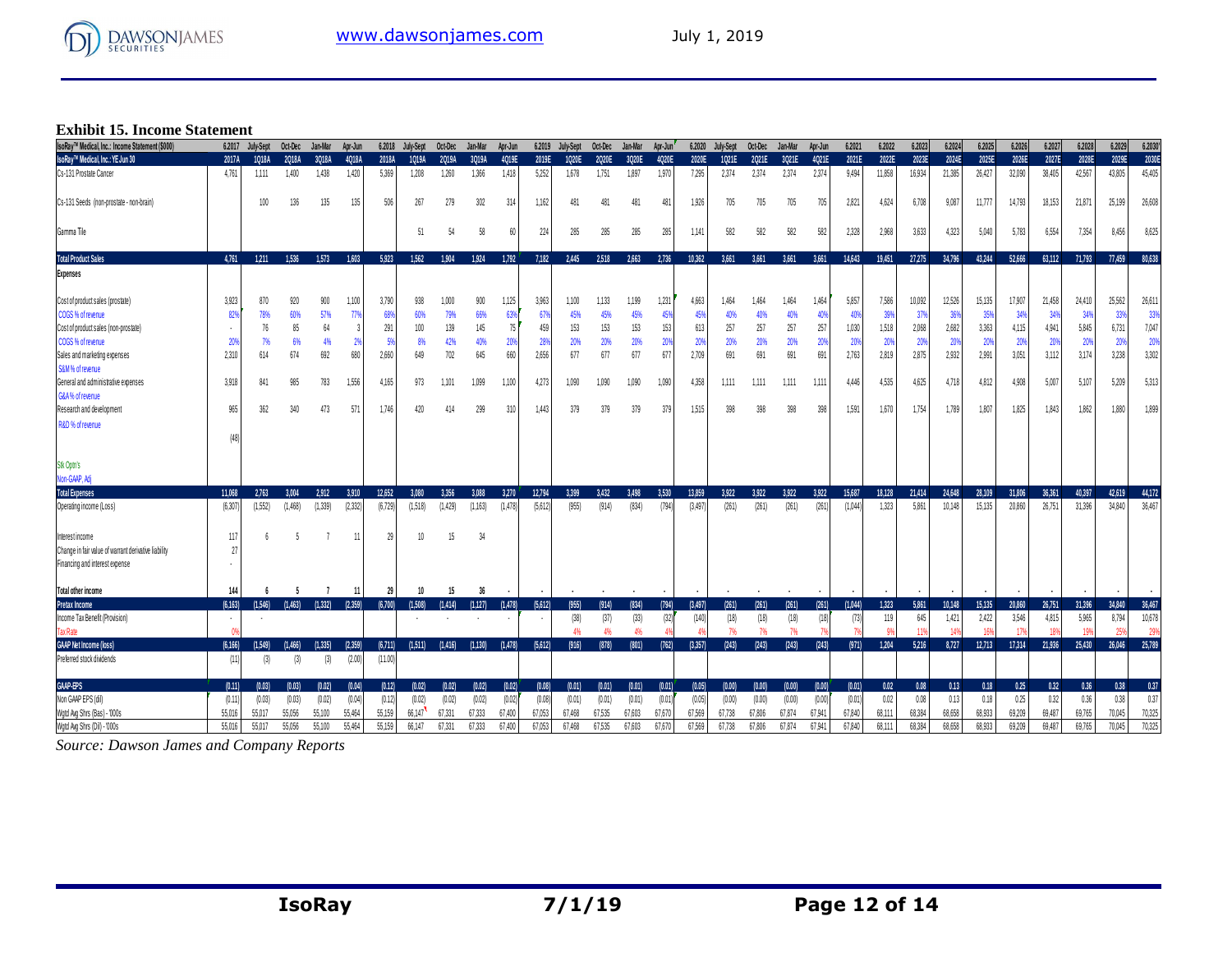

#### Companies mentioned in this report

*GT Medical (private) Centers for Medicare and Medicaid Services (Federal Agency)*

#### **Important Disclosures:**

#### **Price Chart:**



Price target and rating changes over the past three years: Initiated – Buy – July 1,  $2019$  – Price Target \$1.00

Dawson James Securities, Inc. (the "Firm") is a member of the Financial Industry Regulatory Authority ("FINRA") and the Securities Investor Protection Corporation ("SIPC").

The Firm does not make a market in the securities of the subject company(s). The Firm has NOT engaged in investment banking relationships with ISR in the prior twelve months, as a manager or co-manager of a public offering and has NOT received compensation resulting from those relationships. The Firm may seek compensation for investment banking services in the future from the subject company(s). The Firm has NOT received any other compensation from the subject company(s) in the last 12 months for services unrelated to managing or co-managing of a public offering.

Neither the research analyst(s) whose name appears on this report nor any member of his (their) household is an officer, director or advisory board member of these companies. The Firm and/or its directors and employees may own securities of the company(s) in this report and may increase or decrease holdings in the future. As of June 30, 2019, the Firm as a whole did not beneficially own 1% or more of any class of common equity securities of the subject company(s) of this report. The Firm, its officers, directors, analysts or employees may effect transactions in and have long or short positions in the securities (or options or warrants related to those securities) of the company(s) subject to this report. The Firm may affect transactions as principal or agent in those securities.

Analysts receive no direct compensation in connection with the Firm's investment banking business. All Firm employees, including the analyst(s) responsible for preparing this report, may be eligible to receive non-product or service specific monetary bonus compensation that is based upon various factors, including total revenues of the Firm and its affiliates as well as a portion of the proceeds from a broad pool of investment vehicles consisting of components of the compensation generated by investment banking activities, including but not limited to shares of stock and/or warrants, which may or may not include the securities referenced in this report.

Although the statements in this report have been obtained from and are based upon recognized statistical services, issuer reports or communications, or other sources that the Firm believes to be reliable, we cannot guarantee their accuracy. All opinions and estimates included in this report constitute the analyst's judgment as of the date of this report and are subject to change without notice.